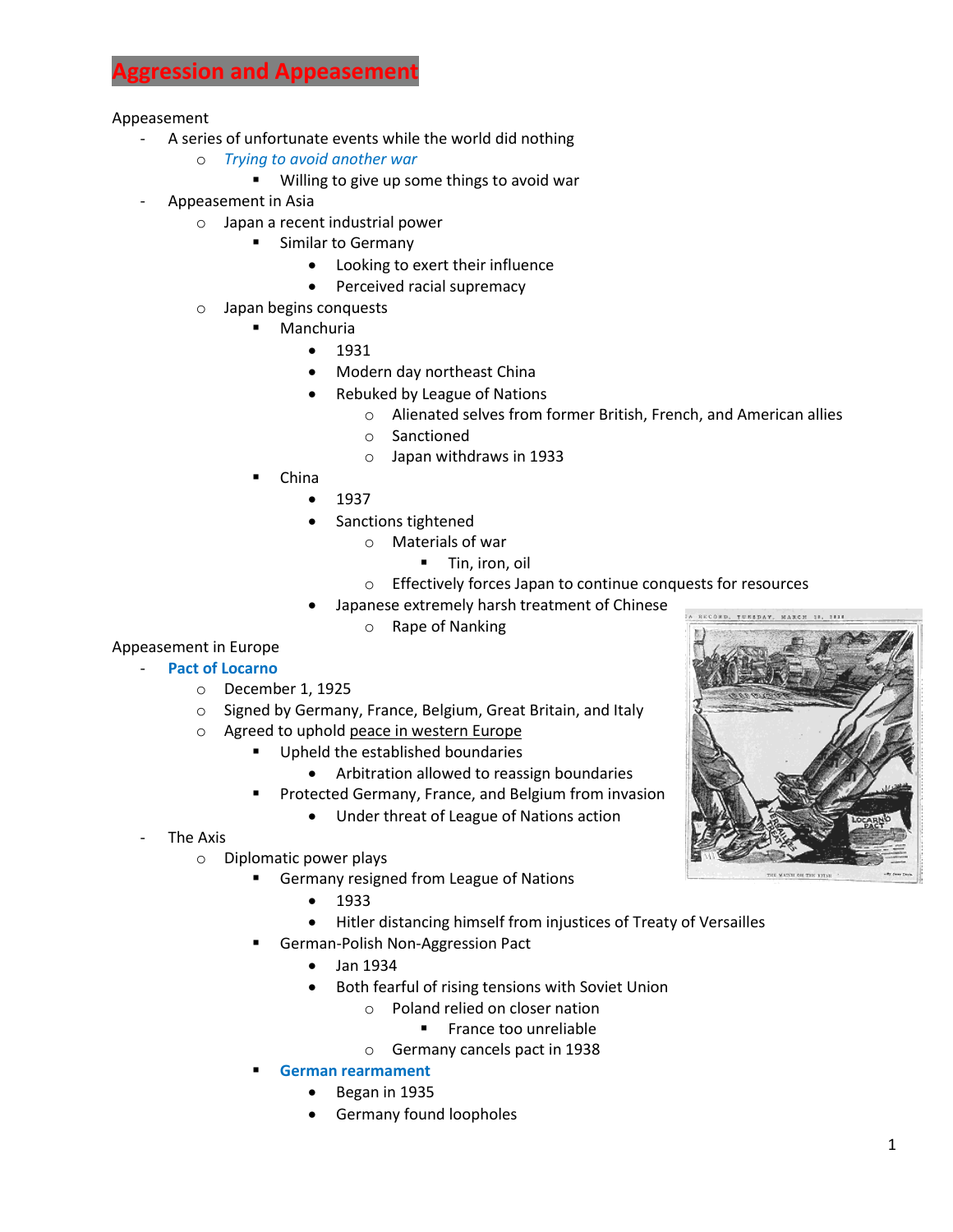- o "Pocket" battleships instead of dreadnaughts
- o Air force made in Russia
	- **Tested in Spain**
- o Rearmed in secret
	- **Announced strength higher than it actually was** 
		- Wanted to scare France and Britain
		- Prevent intervention
- Allies believed Germany would rearm regardless of Versailles
	- o Signed new treaties to at least make it legal
		- **Would not have to intervene**
	- o Germany allowed to build navy
		- **Including U-Boats**
- Rome-Berlin Axis
	- 1936
	- Created connection between Italy and Germany
		- o Both Fascist countries
- Anti-Comintern Pact
	- 1936
	- Japan, Germany, Italy
	- Anti-Communist
		- o Specifically aimed at Soviet Union
		- o Soviets supporting China
		- o Hitler and Mussolini hoping to protect "Western values" against communism in the east
			- **More so hoping Japan defeats China** 
				- Soviets would lose a friend
- **Pact of Steel**
	- 1939
	- Germany and Italy formed Defensive alliance against allies
		- o Both distrusted the other
			- o Rarely shared plans with each other
				- **Forced them to react to others' decisions**
	- Japan joins in 1940
	- **Nazi-Soviet Non-Aggression Pact**
		- August 23, 1939
		- Molotov-Ribbentrop Pact
		- Caught EVERYONE by surprise
		- In public
			- o Hitler and Stalin pledge to not go to war with one another
				- **Stalin did not trust** British and French would aid them
				- **Stalin did not want to be dragged into a war to save Poland**
		- In secret
			- o Divide Poland between them
				- **Stalin wanted Poland just as much as Hitler**
- o Uncontested land grabs
	- Italy conquered Ethiopia

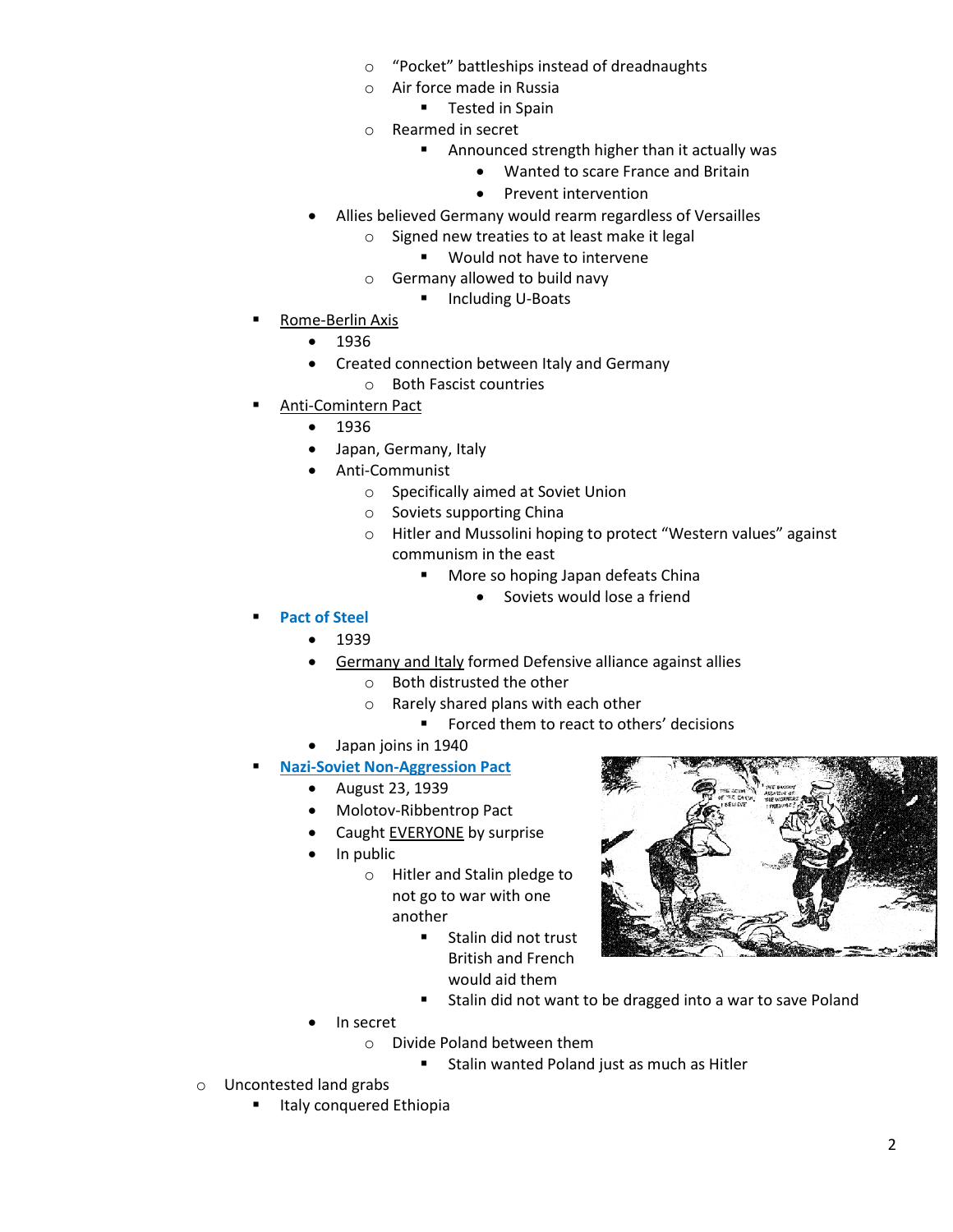- 1935
- Italy invades Ethiopia after failing to do so in 1890
- League of Nations does nothing
	- o Imposes sanctions
		- Do not work
	- o Showed weakness in League of Nations
- **Saar Valley** reunited with Germany
	- $1935$
	- Saar river a tributary of the Rhine
		- o Huge coal deposits
	- Territory mostly German
		- o Administered by League of Nations
		- o French control of coal fields
	- League of Nations allows vote
		- o Should territory be French or German
			- All French and German forces forced to clear out
			- **90% vote German**
			- $\blacksquare$  March 1<sup>st</sup> Saarland handed over to Germany
- Germany re-occupies the **Rhineland**
	- $1936$
	- Established as a demilitarized zone
		- o Germans had negotiated removal of foreign troops in 1930
		- o Direct violation of the Treaty of Versailles and Locarno
			- **Hitler had denounced both treaties**
		- o Marches 36,000 soldiers into Rhineland
			- **Ordered to withdraw if France makes a move** 
				- France backs down
- **Anschluss**
	- March 1938
	- Hitler bullies Austrian Chancellor Kurt von Schuschnigg into giving Nazi party greater power in Austria
		- o Schuschnigg agrees to avoid invasion
		- o Reneges once he gets back to Austria
	- Germany and Austria united
		- o Germany effectively *annexes Austria*
			- Marches soldiers into Austria
				- 99.7% of Austrians "Approve" union
- **Munich Crisis**
	- 1938
		- Hitler takes the **Sudetenland**
			- o German Czechoslovakia
				- **France had signed a defensive pact** with Czechs
					- As did Soviets
				- o British meet with Hitler
					- **Hitler promises this is the last thing** he wants
						- **Neville Chamberlin negotiates away** parts of Czechoslovakia with German majority